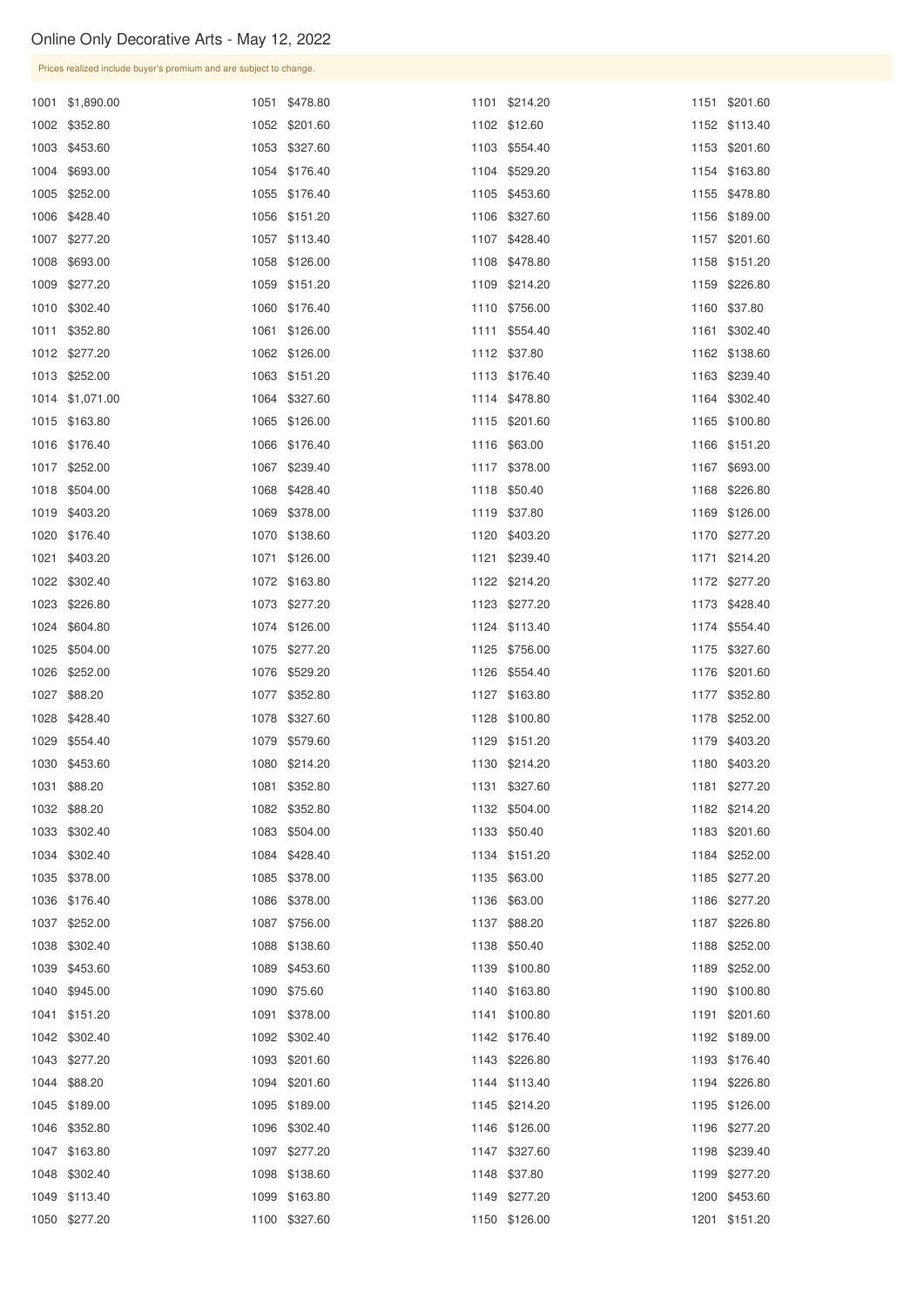| Prices realized include buyer's premium and are subject to change. |      |                 |  |                 |  |                 |  |  |
|--------------------------------------------------------------------|------|-----------------|--|-----------------|--|-----------------|--|--|
| 1202 \$88.20                                                       |      | 1253 \$163.80   |  | 1307 \$882.00   |  | 1359 \$403.20   |  |  |
| 1203 \$126.00                                                      |      | 1254 \$50.40    |  | 1308 \$75.60    |  | 1360 \$176.40   |  |  |
| 1204 \$352.80                                                      |      | 1255 \$138.60   |  | 1309 \$478.80   |  | 1361 \$352.80   |  |  |
| 1205 \$151.20                                                      | 1256 | \$138.60        |  | 1310 \$75.60    |  | 1362 \$277.20   |  |  |
| 1206 \$37.80                                                       |      | 1257 \$403.20   |  | 1311 \$302.40   |  | 1363 \$163.80   |  |  |
| 1207 \$88.20                                                       |      | 1258 \$529.20   |  | 1312 \$151.20   |  | 1364 \$126.00   |  |  |
| 1208 \$163.80                                                      | 1259 | \$63.00         |  | 1313 \$37.80    |  | 1365 \$113.40   |  |  |
| 1209 \$176.40                                                      |      | 1260 \$88.20    |  | 1314 \$88.20    |  | 1366 \$352.80   |  |  |
| 1210 \$138.60                                                      | 1261 | \$75.60         |  | 1315 \$352.80   |  | 1367 \$2,394.00 |  |  |
| 1211 \$201.60                                                      |      | 1262 \$50.40    |  | 1316 \$327.60   |  | 1368 \$819.00   |  |  |
| 1213 \$151.20                                                      | 1263 | \$25.20         |  | 1317 \$126.00   |  | 1369 \$352.80   |  |  |
| 1214 \$113.40                                                      |      | 1264 \$75.60    |  | 1318 \$1,260.00 |  | 1370 \$579.60   |  |  |
| 1215 \$113.40                                                      | 1265 | \$126.00        |  | 1319 \$50.40    |  | 1371 \$75.60    |  |  |
| 1216 \$163.80                                                      |      | 1266 \$201.60   |  | 1320 \$12.60    |  | 1372 \$1,260.00 |  |  |
| 1217 \$88.20                                                       | 1267 | \$529.20        |  | 1321 \$3,780.00 |  | 1373 \$428.40   |  |  |
| 1218 \$176.40                                                      |      | 1268 \$529.20   |  | 1322 \$239.40   |  | 1374 \$100.80   |  |  |
| 1219 \$63.00                                                       |      | 1270 \$50.40    |  | 1323 \$138.60   |  | 1375 \$302.40   |  |  |
| 1220 \$88.20                                                       |      | 1271 \$25.20    |  | 1324 \$189.00   |  | 1376 \$189.00   |  |  |
| 1221 \$138.60                                                      |      | 1272 \$2,772.00 |  | 1325 \$25.20    |  | 1377 \$100.80   |  |  |
| 1222 \$126.00                                                      |      | 1273 \$12.60    |  | 1326 \$214.20   |  | 1378 \$378.00   |  |  |
| 1223 \$945.00                                                      |      | 1274 \$100.80   |  | 1327 \$113.40   |  | 1379 \$239.40   |  |  |
| 1224 \$693.00                                                      |      | 1276 \$88.20    |  | 1329 \$88.20    |  | 1380 \$163.80   |  |  |
| 1225 \$239.40                                                      |      | 1277 \$277.20   |  | 1330 \$50.40    |  | 1381 \$226.80   |  |  |
| 1226 \$214.20                                                      |      | 1278 \$163.80   |  | 1331 \$126.00   |  | 1382 \$378.00   |  |  |
| 1227 \$151.20                                                      |      | 1279 \$37.80    |  | 1332 \$226.80   |  | 1383 \$226.80   |  |  |
| 1228 \$378.00                                                      |      | 1280 \$37.80    |  | 1333 \$277.20   |  | 1384 \$163.80   |  |  |
| 1229 \$327.60                                                      |      | 1281 \$100.80   |  | 1334 \$277.20   |  | 1385 \$201.60   |  |  |
| 1230 \$189.00                                                      |      | 1282 \$113.40   |  | 1335 \$1,134.00 |  | 1386 \$214.20   |  |  |
| 1231 \$113.40                                                      |      | 1283 \$693.00   |  | 1336 \$75.60    |  | 1387 \$277.20   |  |  |
| 1232 \$113.40                                                      |      | 1284 \$1,008.00 |  | 1337 \$50.40    |  | 1388 \$126.00   |  |  |
| 1233 \$25.20                                                       |      | 1285 \$693.00   |  | 1338 \$579.60   |  | 1389 \$277.20   |  |  |
| 1234 \$88.20                                                       |      | 1286 \$327.60   |  | 1339 \$113.40   |  | 1390 \$529.20   |  |  |
| 1235 \$100.80                                                      |      | 1287 \$327.60   |  | 1340 \$504.00   |  | 1391 \$403.20   |  |  |
| 1236 \$176.40                                                      |      | 1288 \$12.60    |  | 1341 \$201.60   |  | 1392 \$327.60   |  |  |
| 1237 \$4,032.00                                                    |      | 1289 \$1,134.00 |  | 1342 \$176.40   |  | 1393 \$201.60   |  |  |
| 1238 \$113.40                                                      | 1290 | \$693.00        |  | 1344 \$302.40   |  | 1394 \$239.40   |  |  |
| 1239 \$201.60                                                      | 1291 | \$6,300.00      |  | 1345 \$945.00   |  | 1395 \$453.60   |  |  |
| 1240 \$226.80                                                      |      | 1292 \$277.20   |  | 1346 \$63.00    |  | 1396 \$214.20   |  |  |
| 1241 \$100.80                                                      |      | 1293 \$239.40   |  | 1347 \$529.20   |  | 1397 \$126.00   |  |  |

| 1242 \$75.60  | 1294 \$327.60 | 1348 \$529.20   | 1398 \$604.80   |
|---------------|---------------|-----------------|-----------------|
| 1243 \$100.80 | 1296 \$378.00 | 1349 \$239.40   | 1399 \$113.40   |
| 1244 \$453.60 | 1297 \$163.80 | 1350 \$126.00   | 1400 \$75.60    |
| 1245 \$113.40 | 1298 \$138.60 | 1351 \$882.00   | 1401 \$151.20   |
| 1246 \$163.80 | 1299 \$176.40 | 1352 \$151.20   | 1402 \$478.80   |
| 1247 \$88.20  | 1301 \$554.40 | 1353 \$453.60   | 1403 \$239.40   |
| 1248 \$226.80 | 1302 \$302.40 | 1354 \$1,197.00 | 1404 \$2,520.00 |
| 1249 \$88.20  | 1303 \$189.00 | 1355 \$189.00   | 1405 \$226.80   |
| 1250 \$352.80 | 1304 \$163.80 | 1356 \$63.00    | 1406 \$428.40   |
| 1251 \$113.40 | 1305 \$151.20 | 1357 \$252.00   | 1407 \$378.00   |
| 1252 \$138.60 | 1306 \$453.60 | 1358 \$37.80    | 1408 \$352.80   |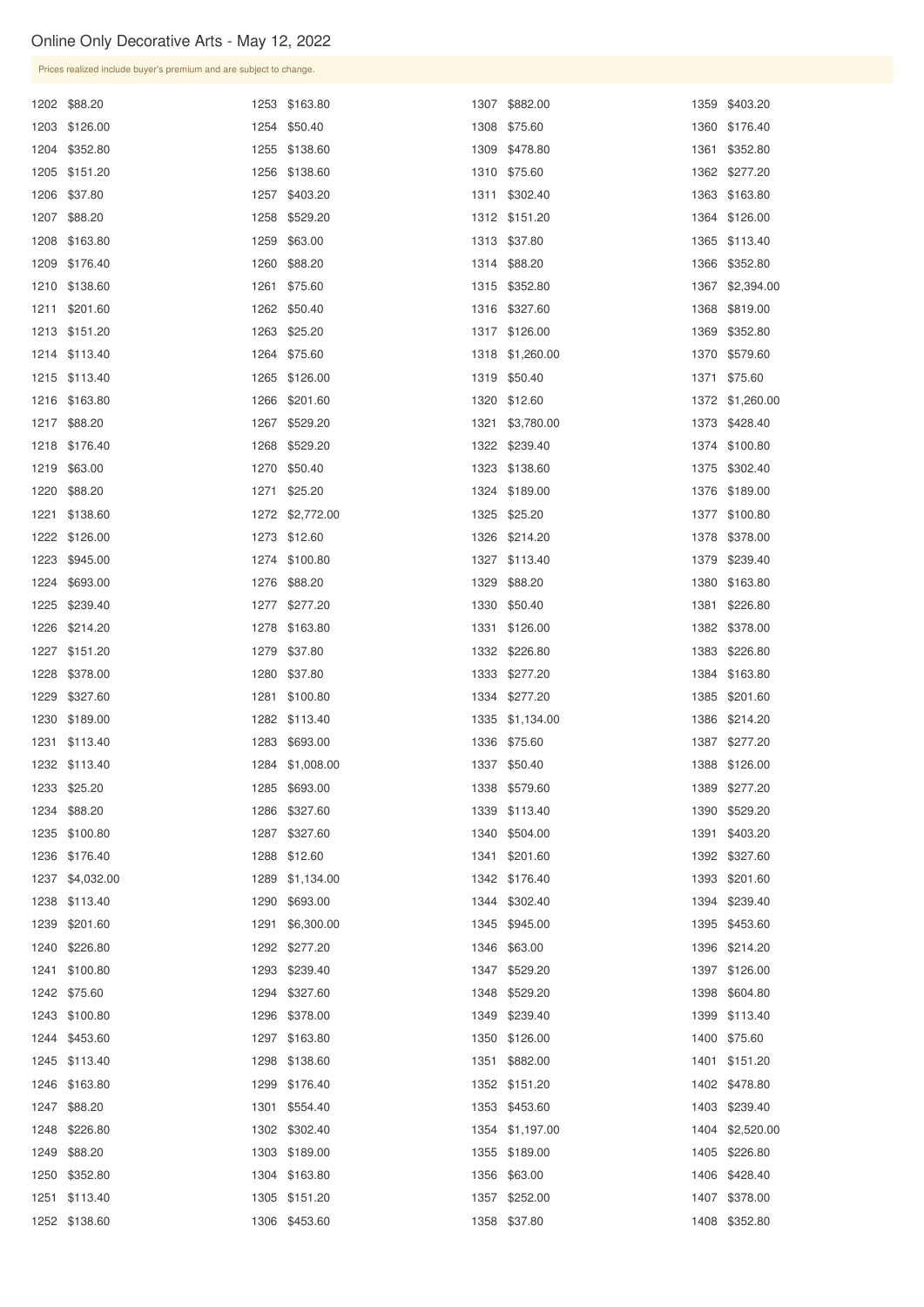| Prices realized include buyer's premium and are subject to change. |  |                 |      |                 |  |                 |  |  |
|--------------------------------------------------------------------|--|-----------------|------|-----------------|--|-----------------|--|--|
| 1409 \$403.20                                                      |  | 1459 \$50.40    |      | 1511 \$428.40   |  | 1562 \$75.60    |  |  |
| 1410 \$453.60                                                      |  | 1460 \$1,197.00 |      | 1512 \$189.00   |  | 1563 \$478.80   |  |  |
| 1411 \$163.80                                                      |  | 1461 \$88.20    |      | 1513 \$201.60   |  | 1564 \$50.40    |  |  |
| 1412 \$126.00                                                      |  | 1462 \$163.80   |      | 1514 \$239.40   |  | 1565 \$6.30     |  |  |
| 1413 \$819.00                                                      |  | 1463 \$554.40   |      | 1515 \$163.80   |  | 1566 \$126.00   |  |  |
| 1414 \$126.00                                                      |  | 1464 \$126.00   |      | 1516 \$214.20   |  | 1567 \$126.00   |  |  |
| 1415 \$1,071.00                                                    |  | 1465 \$327.60   |      | 1517 \$604.80   |  | 1568 \$100.80   |  |  |
| 1416 \$403.20                                                      |  | 1466 \$302.40   |      | 1518 \$214.20   |  | 1569 \$630.00   |  |  |
| 1417 \$63.00                                                       |  | 1467 \$189.00   |      | 1519 \$151.20   |  | 1570 \$37.80    |  |  |
| 1418 \$189.00                                                      |  | 1468 \$1,260.00 |      | 1520 \$88.20    |  | 1571 \$176.40   |  |  |
| 1419 \$1,260.00                                                    |  | 1469 \$352.80   |      | 1521 \$226.80   |  | 1572 \$25.20    |  |  |
| 1420 \$819.00                                                      |  | 1470 \$138.60   |      | 1522 \$25.20    |  | 1573 \$88.20    |  |  |
| 1421 \$478.80                                                      |  | 1471 \$327.60   |      | 1523 \$75.60    |  | 1574 \$50.40    |  |  |
| 1422 \$604.80                                                      |  | 1472 \$453.60   |      | 1524 \$88.20    |  | 1575 \$12.60    |  |  |
| 1423 \$1,260.00                                                    |  | 1473 \$1,071.00 | 1525 | \$239.40        |  | 1576 \$37.80    |  |  |
| 1424 \$378.00                                                      |  | 1474 \$529.20   |      | 1526 \$428.40   |  | 1577 \$378.00   |  |  |
| 1425 \$100.80                                                      |  | 1475 \$756.00   | 1527 | \$428.40        |  | 1578 \$63.00    |  |  |
| 1426 \$428.40                                                      |  | 1476 \$756.00   |      | 1528 \$302.40   |  | 1579 \$25.20    |  |  |
| 1427 \$529.20                                                      |  | 1477 \$277.20   |      | 1529 \$63.00    |  | 1580 \$37.80    |  |  |
| 1428 \$630.00                                                      |  | 1478 \$554.40   |      | 1530 \$252.00   |  | 1581 \$138.60   |  |  |
| 1429 \$100.80                                                      |  | 1479 \$163.80   |      | 1531 \$63.00    |  | 1582 \$403.20   |  |  |
| 1430 \$693.00                                                      |  | 1480 \$226.80   |      | 1533 \$63.00    |  | 1583 \$126.00   |  |  |
| 1431 \$327.60                                                      |  | 1481 \$352.80   |      | 1534 \$138.60   |  | 1584 \$277.20   |  |  |
| 1432 \$478.80                                                      |  | 1482 \$579.60   |      | 1535 \$63.00    |  | 1585 \$126.00   |  |  |
| 1433 \$478.80                                                      |  | 1483 \$75.60    |      | 1536 \$12.60    |  | 1586 \$630.00   |  |  |
| 1434 \$882.00                                                      |  | 1484 \$138.60   |      | 1537 \$327.60   |  | 1588 \$252.00   |  |  |
| 1435 \$201.60                                                      |  | 1485 \$163.80   |      | 1538 \$352.80   |  | 1589 \$176.40   |  |  |
| 1436 \$277.20                                                      |  | 1486 \$630.00   |      | 1539 \$126.00   |  | 1590 \$50.40    |  |  |
| 1437 \$176.40                                                      |  | 1487 \$163.80   |      | 1540 \$352.80   |  | 1592 \$100.80   |  |  |
| 1438 \$604.80                                                      |  | 1488 \$529.20   |      | 1541 \$4,032.00 |  | 1593 \$315.00   |  |  |
| 1439 \$693.00                                                      |  | 1489 \$201.60   |      | 1542 \$529.20   |  | 1594 \$1,638.00 |  |  |
| 1440 \$529.20                                                      |  | 1490 \$630.00   |      | 1543 \$163.80   |  | 1595 \$453.60   |  |  |
| 1441 \$151.20                                                      |  | 1491 \$378.00   |      | 1544 \$693.00   |  | 1596 \$201.60   |  |  |
| 1442 \$478.80                                                      |  | 1492 \$126.00   |      | 1545 \$352.80   |  | 1597 \$214.20   |  |  |
| 1443 \$756.00                                                      |  | 1493 \$504.00   |      | 1546 \$277.20   |  | 1598 \$201.60   |  |  |
| 1444 \$579.60                                                      |  | 1494 \$88.20    |      | 1547 \$163.80   |  | 1599 \$504.00   |  |  |
| 1445 \$504.00                                                      |  | 1495 \$945.00   |      | 1548 \$630.00   |  | 1600 \$201.60   |  |  |
| 1446 \$554.40                                                      |  | 1496 \$75.60    |      | 1549 \$882.00   |  | 1601 \$529.20   |  |  |
| 1447 \$554.40                                                      |  | 1497 \$529.20   |      | 1550 \$100.80   |  | 1602 \$693.00   |  |  |

| 1448 \$176.40 | 1498 \$693.00   | 1551 \$529.20   | 1603 \$252.00   |
|---------------|-----------------|-----------------|-----------------|
| 1449 \$113.40 | 1499 \$176.40   | 1552 \$100.80   | 1604 \$3,276.00 |
| 1450 \$428.40 | 1500 \$252.00   | 1553 \$277.20   | 1605 \$1,197.00 |
| 1451 \$945.00 | 1501 \$327.60   | 1554 \$252.00   | 1606 \$201.60   |
| 1452 \$176.40 | 1503 \$201.60   | 1555 \$352.80   | 1607 \$138.60   |
| 1453 \$478.80 | 1504 \$529.20   | 1556 \$138.60   | 1608 \$504.00   |
| 1454 \$529.20 | 1506 \$252.00   | 1557 \$2,394.00 | 1609 \$100.80   |
| 1455 \$75.60  | 1507 \$453.60   | 1558 \$315.00   | 1610 \$327.60   |
| 1456 \$163.80 | 1508 \$176.40   | 1559 \$378.00   | 1611 \$37.80    |
| 1457 \$50.40  | 1509 \$163.80   | 1560 \$529.20   | 1612 \$693.00   |
| 1458 \$63.00  | 1510 \$1,260.00 | 1561 \$529.20   | 1613 \$63.00    |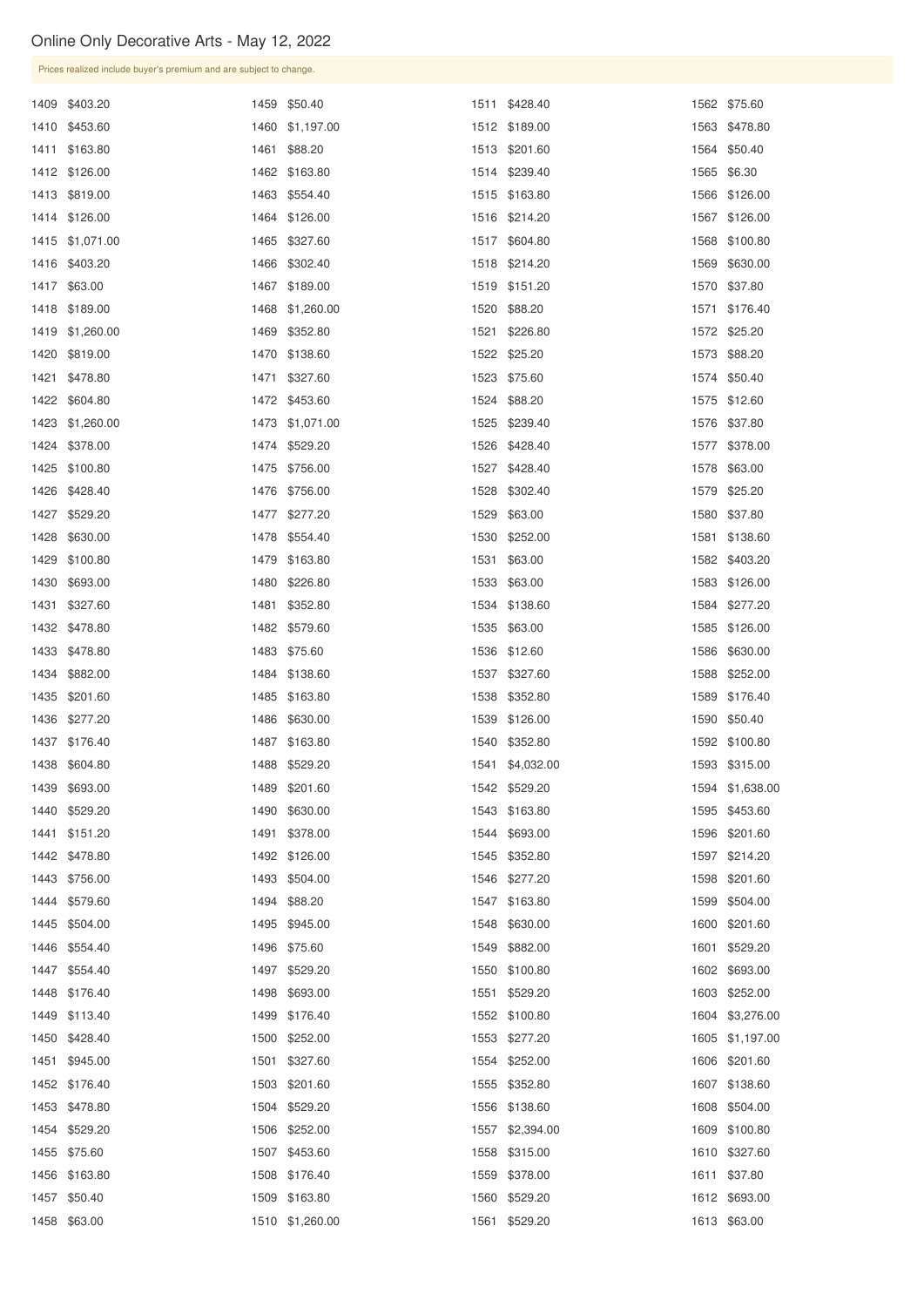\$327.60 \$63.00

|      | Prices realized include buyer's premium and are subject to change. |      |               |      |                 |      |               |  |  |
|------|--------------------------------------------------------------------|------|---------------|------|-----------------|------|---------------|--|--|
|      | 1614 \$151.20                                                      | 1634 | \$88.20       |      | 1662 \$327.60   | 1690 | \$1,071.00    |  |  |
|      | 1615 \$6.30                                                        |      | 1635 \$277.20 |      | 1663 \$75.60    | 1691 | \$453.60      |  |  |
|      | 1616 \$88.20                                                       |      | 1636 \$756.00 |      | 1664 \$327.60   | 1692 | \$126.00      |  |  |
|      | 1617 \$302.40                                                      | 1637 | \$163.80      |      | 1665 \$252.00   | 1693 | \$428.40      |  |  |
|      | 1618 \$239.40                                                      | 1638 | \$3,780.00    | 1666 | \$252.00        | 1694 | \$504.00      |  |  |
|      | 1619 \$630.00                                                      |      | 1639 \$63.00  |      | 1667 \$2,268.00 | 1695 | \$403.20      |  |  |
|      | 1620 \$315.00                                                      | 1640 | \$113.40      | 1668 | \$2,142.00      | 1696 | \$478.80      |  |  |
|      | 1621 \$277.20                                                      | 1641 | \$378.00      | 1669 | \$252.00        | 1697 | \$1,260.00    |  |  |
|      | 1622 \$1,638.00                                                    |      | 1642 \$403.20 |      | 1670 \$239.40   | 1698 | \$126.00      |  |  |
|      | 1623 \$151.20                                                      | 1643 | \$327.60      | 1671 | \$756.00        | 1699 | \$756.00      |  |  |
|      | 1624 \$151.20                                                      |      | 1644 \$453.60 |      | 1672 \$214.20   |      | 1700 \$163.80 |  |  |
| 1625 | \$252.00                                                           | 1645 | \$88.20       |      | 1673 \$882.00   | 1701 | \$1,890.00    |  |  |
|      | 1626 \$50.40                                                       | 1646 | \$25.20       |      | 1674 \$37.80    |      | 1702 \$252.00 |  |  |
| 1627 | \$126.00                                                           | 1647 | \$25.20       |      | 1675 \$138.60   | 1703 | \$277.20      |  |  |
|      | 1628 \$138.60                                                      | 1648 | \$25.20       |      | 1676 \$50.40    | 1705 | \$252.00      |  |  |
| 1629 | \$693.00                                                           | 1649 | \$214.20      | 1677 | \$529.20        | 1706 | \$138.60      |  |  |
|      | 1630 \$277.20                                                      | 1650 | \$428.40      |      | 1678 \$126.00   |      | 1707 \$138.60 |  |  |
| 1631 | \$529.20                                                           | 1651 | \$756.00      |      | 1679 \$163.80   | 1708 | \$214.20      |  |  |
|      | 1632 \$189.00                                                      |      | 1652 \$63.00  |      | 1680 \$163.80   | 1709 | \$604.80      |  |  |
|      | 1633 \$1,638.00                                                    |      | 1653 \$12.60  |      | 1681 \$63.00    |      | 1710 \$138.60 |  |  |
|      |                                                                    |      | 1654 \$126.00 |      | 1682 \$1,764.00 |      | 1711 \$214.20 |  |  |
|      |                                                                    |      | 1655 \$352.80 |      | 1683 \$113.40   |      | 1712 \$302.40 |  |  |
|      |                                                                    |      | 1656 \$189.00 |      | 1684 \$478.80   |      | 1713 \$126.00 |  |  |
|      |                                                                    |      | 1657 \$126.00 |      | 1685 \$277.20   |      | 1714 \$12.60  |  |  |
|      |                                                                    |      | 1658 \$428.40 |      | 1686 \$352.80   |      | 1715 \$214.20 |  |  |
|      |                                                                    |      | 1659 \$327.60 |      | 1687 \$252.00   |      | 1716 \$504.00 |  |  |

 \$504.00 \$630.00

\$1,260.00

\$50.40